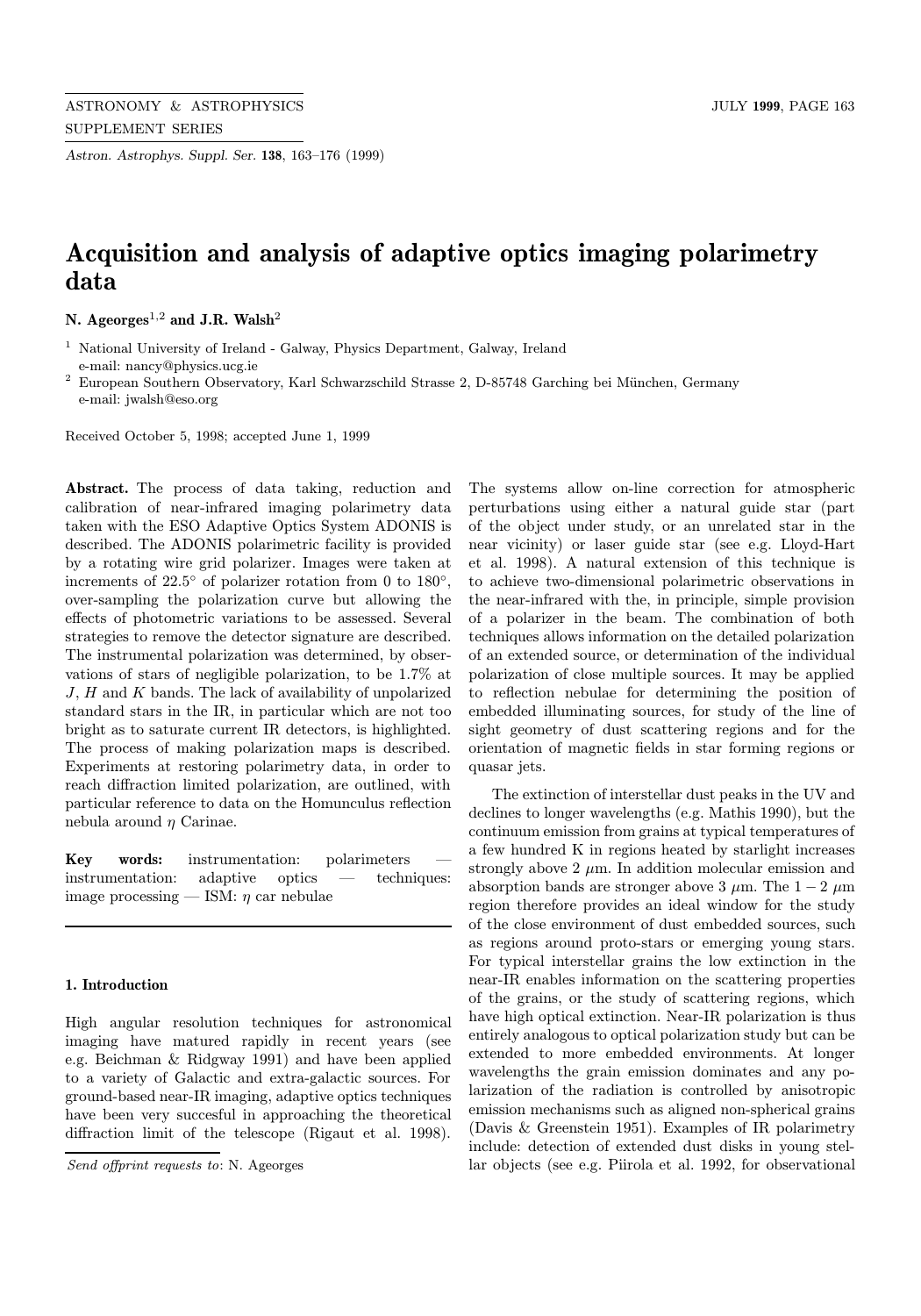results and Berger  $&$  Ménard 1997, for theoretical work); dust structures in AGB envelopes (e.g. Sahai et al. 1997 for CRL 2688); detection of dust in interstellar jets (e.g. Hodapp 1984); magnetic field structure in star forming regions (e.g. Whittet et al. 1994) and polarization in galaxies (e.g. Jones 1997) and quasars (Sitko & Yudong 1991). Extending polarimetry to the IR also brings the potential of high spatial resolution, both through the dependence of diffraction on wavelength and the decrease in atmospheric seeing size with wavelength.

In the near-IR, the dominant contribution to polarization is therefore from scattering of radiation by grains, and their finite relative size requires that Mie theory must be used to predict the scattering properties. However the optical properties of typical interstellar grains are fairly well represented by models based on laboratory and observational data (Draine & Lee 1984), so that the scattering properties of interstellar grains in the near-IR can be predicted. Whilst polarization data naturally provides geometric information on the location of illuminating sources, the scattering efficiency with scattering angle is required to derive geometric information about the line of sight location of the scatterers (White et al. 1980). For high dust column optical depths, multiple scattering may occur and has then to be modelled using Monte Carlo methods (cf. e.g. Witt 1977; Warren-Smith 1983; Whitney & Hartmann 1992; Fischer et al. 1994; Code & Whitney 1995).

As part of a programme to study the nature of the dust in the Homunculus nebula around the massive star (or stars)  $\eta$  Carinae and determine information about the 3-D structure of the reflection nebula, near-IR imaging polarimetry data were obtained with the ESO ADONIS system.  $\eta$  Car and the Homunculus is an ideal source for adaptive optics since the central point source is very bright and the nebula is not so extended that off-axis anisoplanicity becomes an important effect. The present paper is devoted to the details and subtleties of the data collection and removal of the instrumental signature vital to the derivation of a polarization map. A following paper will present the scientific results on the high resolution near-IR polarization of η Car and the Homunculus. Section 2 is devoted to a brief description of the ADONIS instrument; Sect. 3 then considers the observational strategy. The fundamentals of the data reduction are described in Sect. 4 and the polarimetric calibration of the instrument in Sect. 5. Section 6 exposes the different deconvolution techniques applied to the data and their resulting effect on the polarization maps.

## 2. The ADONIS adaptive optics system

# 2.1. The adaptive optics system

ADONIS is the ADaptive Optics Near Infrared System (see e.g. Beuzit & Hubin 1993 or Beuzit et al. 1997) supported by ESO for common users since December 1994 at the F/8.1 Cassegrain focus of the La Silla 3.6 m telescope. Figure 1 shows the optical layout of the ADONIS adaptive optics (AO) system. A tip-tilt and a 64 element deformable mirror corrects the distortions of the image in real time and a Shack-Hartmann wavefront sensor (WFS) provides the difference signal for the deformable mirror using a bright reference star close to the object. The detector for the Shack Hartmann sensor can be chosen as either an intensified Reticon for bright sources  $(m_v)$ < 8 mag) or an electron bombarded CCD for fainter sources  $(8 < m_v < 13$  mag, 25 to 200 Hz sampling). Both detectors are sensitive in the visible wavelength region. An off-axis tiltable mirror allows the sky background, in a field of radius  $\leq 30''$ , to be chopped with the on-source image. The output  $F/45$  focus delivers the image to a near-IR detector - either a Rockwell 256<sup>2</sup> HgCdTe array (SHARP II for  $1-2.5 \mu m$ , Hofmann et al. 1995) or a LIR HgCdTe 128<sup>2</sup> anti-blooming CCD (COMIC for  $1-5 \mu m$ , Marco et al. 1996).

#### 2.2. The camera

The SHARP II camera was selected for the near-IR polarimetric observations. This camera has a fast shutter at the internal cold Lyot stop, allowing integration times as short as 20 msec. The present observations were made with the standard J, H, K filter set and a narrow band 2.15  $\mu$ m continuum filter, with a width of  $0.017 \mu m$ , and denoted hereafter  $K_c$ .

#### 2.3. The polarizer

The polarizer, from Graseby Inc., is a wire grid of  $0.25 \mu m$ period, on a  $CaF<sub>2</sub>$  subtrate. It is especially designed to work in the spectral range 1 to 9  $\mu$ m and has a transmission of 83% perpendicular to the wire grid at 1.5  $\mu$ m. It is remotely rotated by the ADOCAM control system to any desired absolute position angle within tolerances of 0.1◦. This polarizer, as a pre-focal instrument, is inserted into the beam in front of the camera; and is not cooled. However since the polarizer is not oriented perfectly perpendicular to the optical axis there is a small image motion on the detector when rotating the polarizer (see Sect. 4.4 and Fig. 5).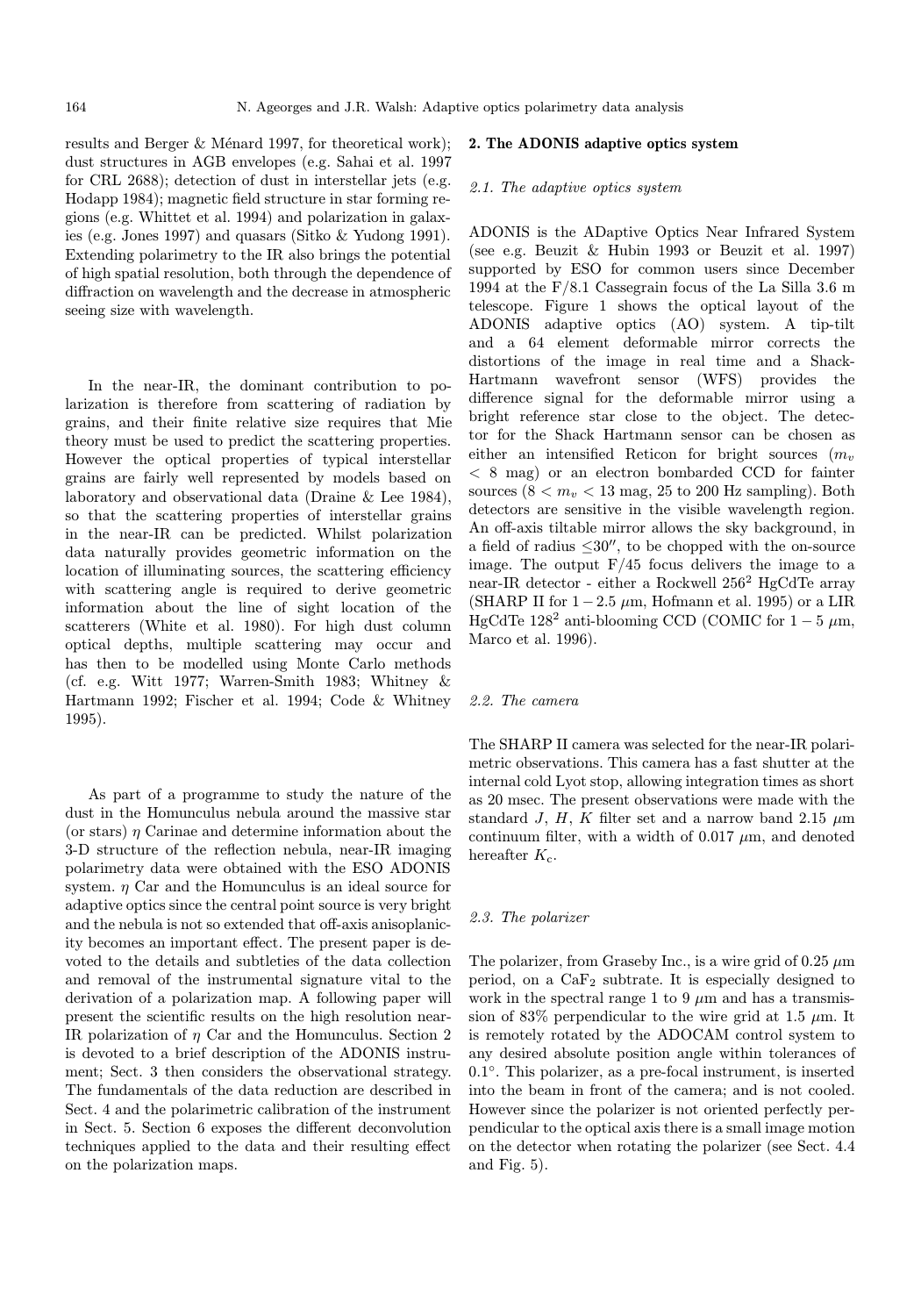

ADONIS OPTICAL LAYOUT

F1: telescope focus; M1: flat mirror; M2: off-axis parabola; M3: deformable mirrror in pupil position; M4: tip-tilt mirror; M5: off-axis parabola; M6: off-axis ellipse inpupil position; M7, M8, M9, MWS1, MWS2, MWS3: flat mirrors.

IR chanel: ; WFS chanel:

Fig. 1. Optical layout of the ESO ADONIS adaptive optics system. The polarimeter, as a prefocal instrument, is installed at the entrance window of the dewar (IR focus f/45)

# 3. Observational technique

The magnification giving a pixel scale of  $0.05$ <sup> $\prime\prime$ </sup> has been selected to ensure an adequate sampling of the PSF, at H band. The field was thus  $12.8 \times 12.8''$ ; for the study of extended sources larger than the field size it is obviously necessary to employ several pointings and mosaic the resulting images after basic data reduction. ADONIS has a limit of  $30''$  for the radial extent of the offset sky so values less than  $[30$  - half detector size $($  $'')$  must be employed in order to have unvignetted sky background frames. Special care has been taken in the selection of the offset sky position to avoid any overlapping with the extended object observed. For all sources, object and chopped sky images were obtained at each position of the polarizer. A data cube of 256  $\times$  256 spatial pixels  $\times$  *M* frames, where *M* is the number of object and sky frames, was acquired. Table 1 lists the details of the ADONIS polarimetry observations of the science and calibration sources.

Sets of chopped images were obtained at nine different positions of the polarizer, each 22.5◦ apart, from 0 to 180◦. The minimum number of frames required to determine the linear polarization and its position angle is 3 (spanning more than  $90°$  in position angle). By effectively oversampling the polarization curve (viz. the variation of detected signal with polarizer rotation angle) one can at least hope to average out shorter term variations in atmospheric transmission in order to improve the quality of the polarization measurement. Expressed in terms of the Stokes parameters  $I, Q$  and  $U$  (see e.g. Azzam  $\&$  Bashara 1987), I depends on the total signal whilst  $Q$  and  $U$  depend on the difference in signals between images taken at polarizer angles of 0, 90, 45 and 135◦. Then the linear polarization p is given by,  $p(\%) = 100 \times \sqrt{q^2 + u^2}$ where  $q = Q/I$  and  $u = U/I$ . The position angle of linear polarization is,  $\theta$ (°) = 28.648 × tan<sup>-1</sup>(U/Q) (Serkowski 1962). Determining the polarization from  $\geq$  twice as many images as necessary leads to improvement in polarization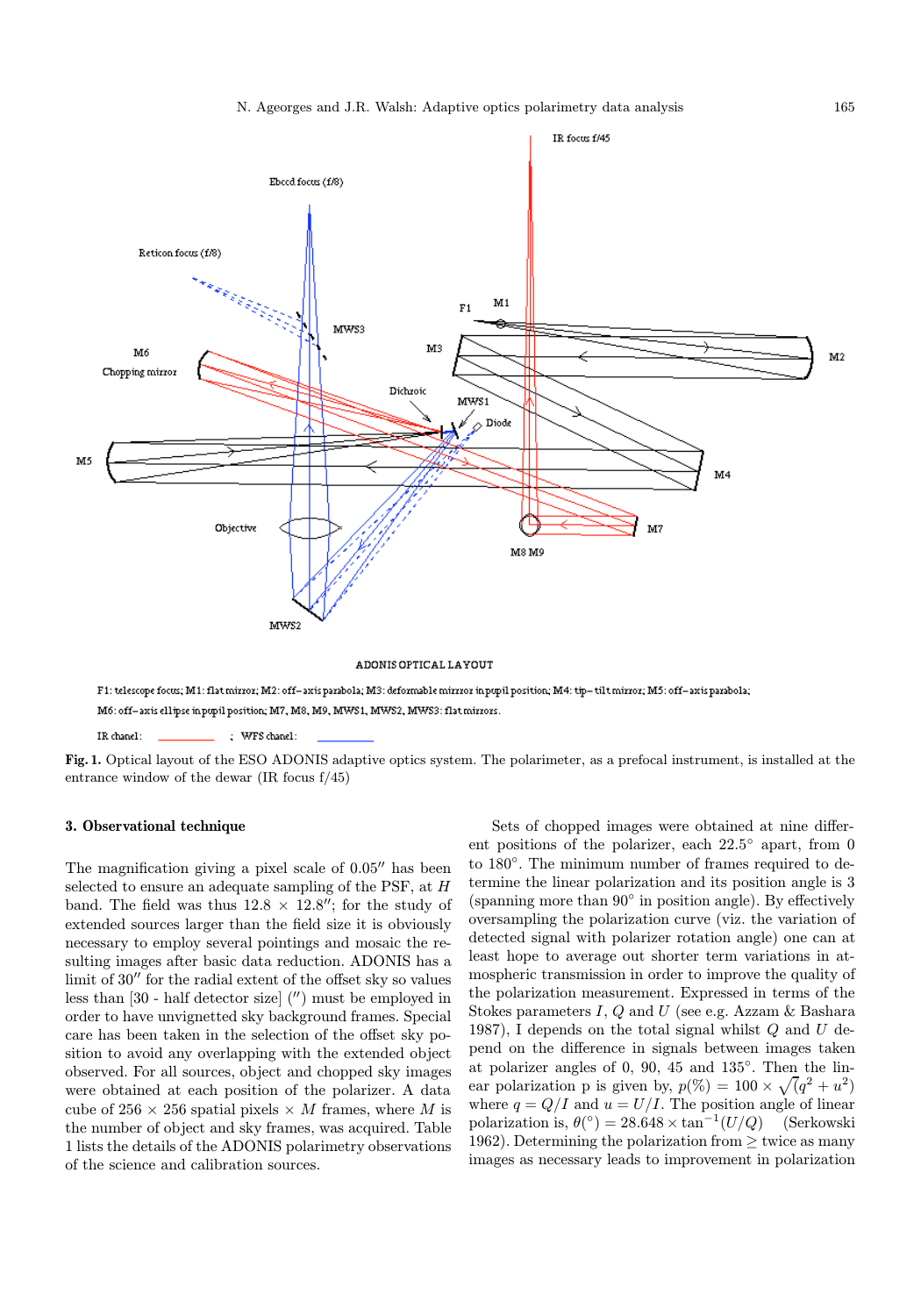accuracy provided that any photometric variations are on timescales different from the exposure time of individual images at each polarizer angle. The worst case scenario is when photometric variations occur on a timescale similar to the exposure times, so that the measured difference signals vary wildy - the polarization determined by fitting a cosine curve then approaches zero. The chosen exposure times per polarizer angle were in the range 1 to 50 s depending on the source brightness (see Table 1). Observing a polarized source with the polarizer at 0 and 180◦ polarizer positions should give the same detected counts and is therefore a direct way to monitor the photometric variations during the observational sequence. Column 8 of Table 1 lists half the difference (in percentage) between integrated counts in the star profile for the 0 and 180◦ images (i.e. rms on the mean of the 0 and 180◦ signal values). For R Monocerotis, the semi-stellar peak of the reflection nebula NGC 2261, the aperture covers the central extended source (full extent  $8''$ ), whilst for OH 0739−14, a reflection nebula around an embedded young star, an area  $10''$  in size was used for the statistics.

## 4. Data reduction

The data reduction applied to AO polarimetry data consists of the removal of the detector signature and sky subtraction, which is common to IR imaging in general, followed by registration and derivation of the polarization parameters.

#### 4.1. Removal of the detector signature

The basic data reduction steps were performed with the "eclipse" package (Devillard 1997). Flat-fields were acquired on the twilight sky at the beginning of each night of observation, in an exactly similar way as for the targets, at nine angles of the polarizer. The integration times were 7, 10 and 20 s for the J, H and K bands respectively; no flat field was taken with the  $K_c$  filter. The flat field images must first be processed to flag bad pixels, caused by either permanently dead pixels or ones whose sensitivity undergoes large fluctuation during the exposure. Two methods have been employed depending on the number of frames available in a cube: sky variation or median threshold.

The "sky variation" method works on a data cube, with preferably many planes  $(≥20)$  in order to obtain reliable statistics on the variations. The standard deviation  $(\sigma)$  with frame number is computed for each pixel in the frame. A histogram plot of the standard deviations has a Gaussian shape representing the response to the, assumed constant, sky signal. All pixels whose response is too low (dead) or too high (noisy), compared to a central  $\pm \sigma/2$  interval, are rejected. The "median threshold" method can be applied to a small number of input frames (such as flat field data) and detects the presence of spikes above or below the local mean in each individual image independently. If the signal is assumed to be smooth enough, bad pixels are found by computing the difference between the image and its median filtered version, and thresholding it. This latter method is not as stringent as using the temporal variation, but is the only possibility when there are an insufficient number of images to calculate reliable statistics. Some bad pixels may however remain in the images after applying the bad pixel correction by either method; however the number is small and they can be manually added to the bad pixel map. Slightly different bad pixel maps were found for the different positions of the polarizer; which could be explained by a polarization sensitivity of the pixels (∼1%), since the NICMOS detector sensitivity is slightly polarization dependent, or simply by the random variation of hot pixels.

Once corrected for the bad pixels, the twilight flats were normalized, then multiple exposures were averaged for the same position of the polarizer to derive the flat field maps. The target data cubes were corrected with the bad pixel map derived using the "sky variation" method from the background sky frames and divided by the flatfield to give flat-fielded, cleaned images, where the sky contribution is still to be subtracted. All these operations were performed independently for the nine positions of the polarizer.

## 4.2. Sky subtraction

The sky background can be bright in the IR and may also be polarized so it is criticical in the case of polarimetry to ensure that the uncertainties introduced by sky subtraction are minimized. Several tests were performed to determine the impact of the method of sky subtraction, in conjunction with the bad pixel correction, on the data. The first method considers one sky and a bad pixel map for each position of the polarizer; the second method a single averaged sky (all polarizer positions confounded) but individual bad pixel maps for each position; whilst the third method uses the same averaged sky and bad pixel map for all polarizer angles.

All three methods were tested (Ageorges 1999) and the results demonstrated that the largest modification of pixel values, and therefore photometry, comes from the bad pixel map used. The third method produced the largest discrepancies from the expected  $cos(2\theta)$  curve, where  $\theta$  is the polarizer position angle. The first method is clearly to be preferred since the effect of any polarization of the sky signal on the target data is correctly removed and any short term variation in sky background is subtracted.

It was found, from sky background level in the polarization calibrator data, that the sky subtraction has been successful to better than 1% (rms noise of 3.5 ADUs). For the 0 and 180◦ data, a further test of the quality of the sky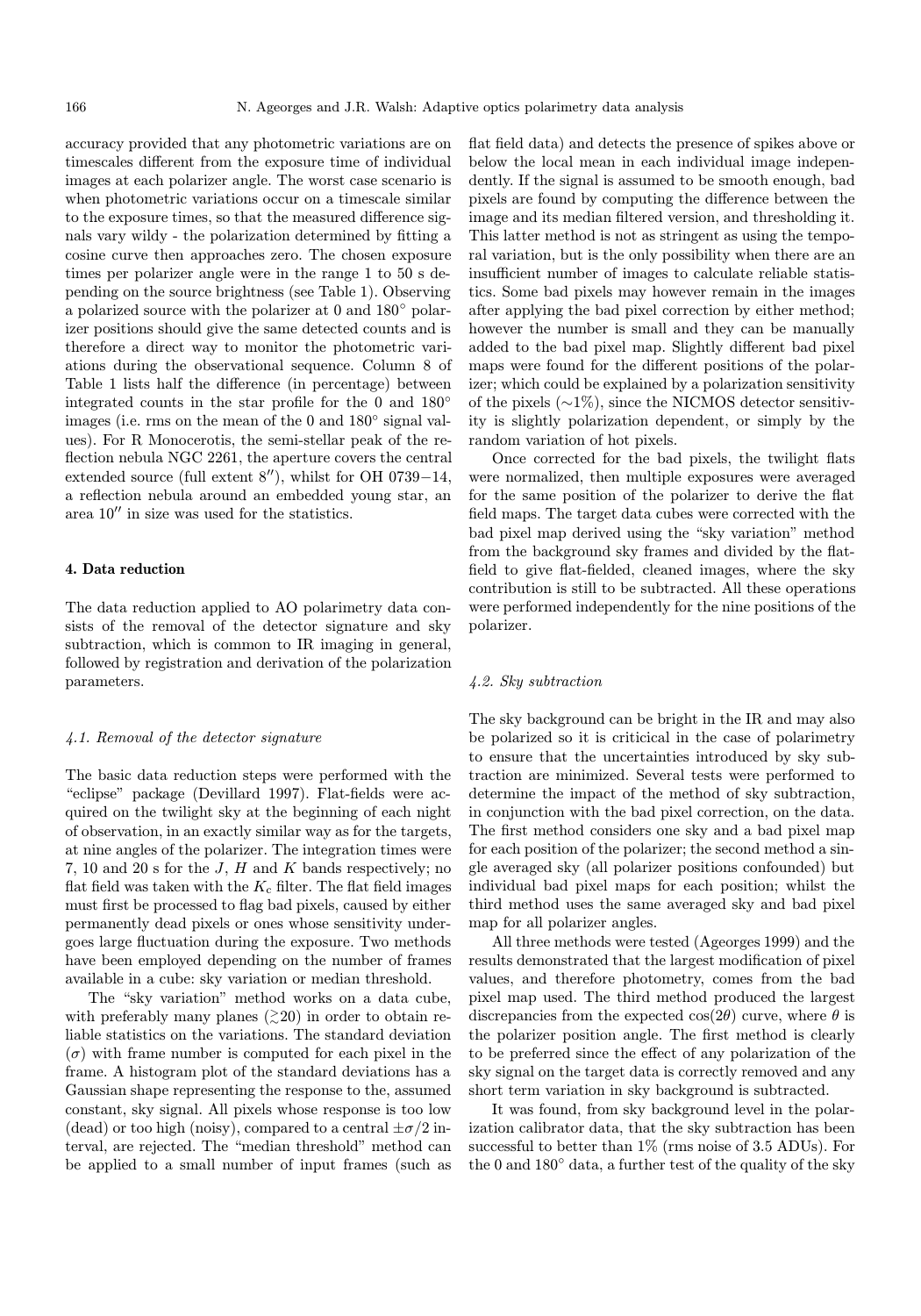**Table 1.** List of polarization sources observed. The exposure time  $(T_{\text{exp}})$  is given per frame

| Source         | Type         | Date         | Band        | No.            |       | $T_{\rm exp}$ No. Poln. $0-180^\circ$ |                                 |
|----------------|--------------|--------------|-------------|----------------|-------|---------------------------------------|---------------------------------|
|                |              |              |             | Frms.          | (ms)  |                                       | sequence semi-difference $(\%)$ |
| HD 93737       | Low poln.    | 1996 Mar. 02 | K           | 20             | 50    | 3                                     | 0.76,0.65,0.22                  |
|                | standard.    | 1996 Mar. 03 | H           | 20             | 50    | $\overline{2}$                        | 2.32,1.01                       |
|                |              | 1996 Mar. 04 | J           | 20             | 40    | $\mathbf{1}$                          | 0.15                            |
| HD 64299       | Low poln.    | 1996 Mar. 03 | J           | 10             | 5000  |                                       | 1 0.11                          |
|                | star         |              | H           | 10             | 3000  | $\mathbf{1}$                          | 1.01                            |
|                |              |              | K           | 10             | 3000  |                                       | 1 0.89                          |
|                |              | 1996 Mar. 04 | $J_{\cdot}$ | 3              | 10000 |                                       | 1 0.05                          |
|                |              |              | H           | 3              | 6000  |                                       | 1 0.05                          |
|                |              |              | K           | 5              | 10000 |                                       | 1 0.65                          |
| HD 94510       | Low poln.    | 1996 Mar. 04 | $K_c$       | 30             | 40000 |                                       | 1 0.32                          |
|                | star         |              |             |                |       |                                       |                                 |
| OH 0739-41     | Extended IR. | 1996 Mar. 02 | $J_{\cdot}$ | 4              | 30000 |                                       | 1 0.45                          |
|                | poln. source |              | H           | $\overline{4}$ | 5000  |                                       | 1 0.48                          |
|                |              |              | K           | 4              | 5000  | $\mathbf{1}$                          | 0.20                            |
| R Monocerotis  | Extended IR  | 1996 Mar 03  | $J_{\cdot}$ | 10             | 1000  |                                       | 1 1.26                          |
|                | poln. source |              | H           | 20             | 400   |                                       | 1 0.24                          |
|                |              |              | К           | 30             | 100   |                                       | 1 0.18                          |
| $\eta$ Carinae | Polarized    | 1996 Mar. 02 | K           | 200            | 50    | 4                                     |                                 |
|                | source       | 1996 Mar. 03 | H           | 200            | 50    | $\overline{2}$                        |                                 |
|                |              |              | H           | 100            | 50    | 1                                     |                                 |
|                |              | 1996 Mar. 04 | $J_{\cdot}$ | 200            | 50    | $\overline{2}$                        |                                 |
|                |              |              | $K_{c}$     | 100            | 50    | $\overline{2}$                        |                                 |

subtraction was performed: the skies have been exchanged, i.e. "sky 0" has been used for the data taken at PA 180◦ and conversely. This resulted in "photometric" variations less than 0.05%, thus giving us further confidence in our sky subtraction method.

# 4.3. Photometric quality

The photometric quality of the data can be checked in two different ways: either by comparing the photometry of an object when acquired at 0◦ and at 180◦ or by plotting the measured signal against the polarizer angle where a  $\cos(2\theta)$  form should be obtained for polarized data. The latter is illustrated in Fig. 2, for J band data of the NE lobe of the Homunculus nebula around  $\eta$  Carinae. The signal is plotted with time as the polarizer was rotated from 0 to 180°; every ensemble of 200 points (within the dashed vertical lines) corresponds to frames acquired at the same position of the polarizer. The spread of points at a given polarizer angle gives a measure of the photometric variation.

The images, used to create this plot, have been overexposed on purpose in order to get as much signal as possible on the faint nebula. The central region of the images has thus been obtained outside the linear regime of the CCD. The intensity variation over this image has thus been recalculated avoiding a  $30 \times 30$  pixels area centered on  $\eta$ Car. This is represented Fig. 2 together with a plot of the intensity variation over a  $50 \times 50$  pixels area centered on a lobe of the nebula, away from  $\eta$  Car and thus obtained in

the linear regime of the CCD. Figure 3, representing the photometric variation of frames acquired at 0 and 180◦, clearly illustrates the fact that the night of these observations was not photometric: there is a 0.3 mag extinction of the data acquired at 0◦ compared to that at 180◦.

In Fig. 2 it is clear that there is a discrepant point, at 157.5°, since this does not fit into the smooth  $cos(2\theta)$ progression of the curve. This problem, found for every source observed, was attributed to a technical problem of unknown origin; it appears from the figure that the polarizer may actually have been at an angle of 45◦. All maps taken at this polarizer angle were ignored in the subsequent derivation of polarization parameters, thus reducing the number of independent polarizer angles to 7 (0 and 180◦ being equivalent).

## 4.4. Derivation of polarization maps

The polarization degree for each pixel, binned pixel area or within an aperture was determined by fitting a  $cos(2\theta)$ curve to the variation of signal with polarizer rotation angle  $\theta$  for the eight signal values (excluding the value at 157.5◦). A least-squares procedure was used with linearization of the fitting function and weighting by the inverse square of the errors (Bevington 1969). The error on the polarization was determined from the inverted curvature matrix and the error on the position angle by the classical expression (Serkowski 1962):  $\sigma_{\theta}$ (deg.) = 28.648( $\sigma_{\rm p}/p$ ) when  $\sigma_{\rm p}/p$  was  $\geq$ 8 or from the error distribution of  $\sigma_{\theta}/\theta$  given by Naghizadeh-Khouei & Clarke (1993)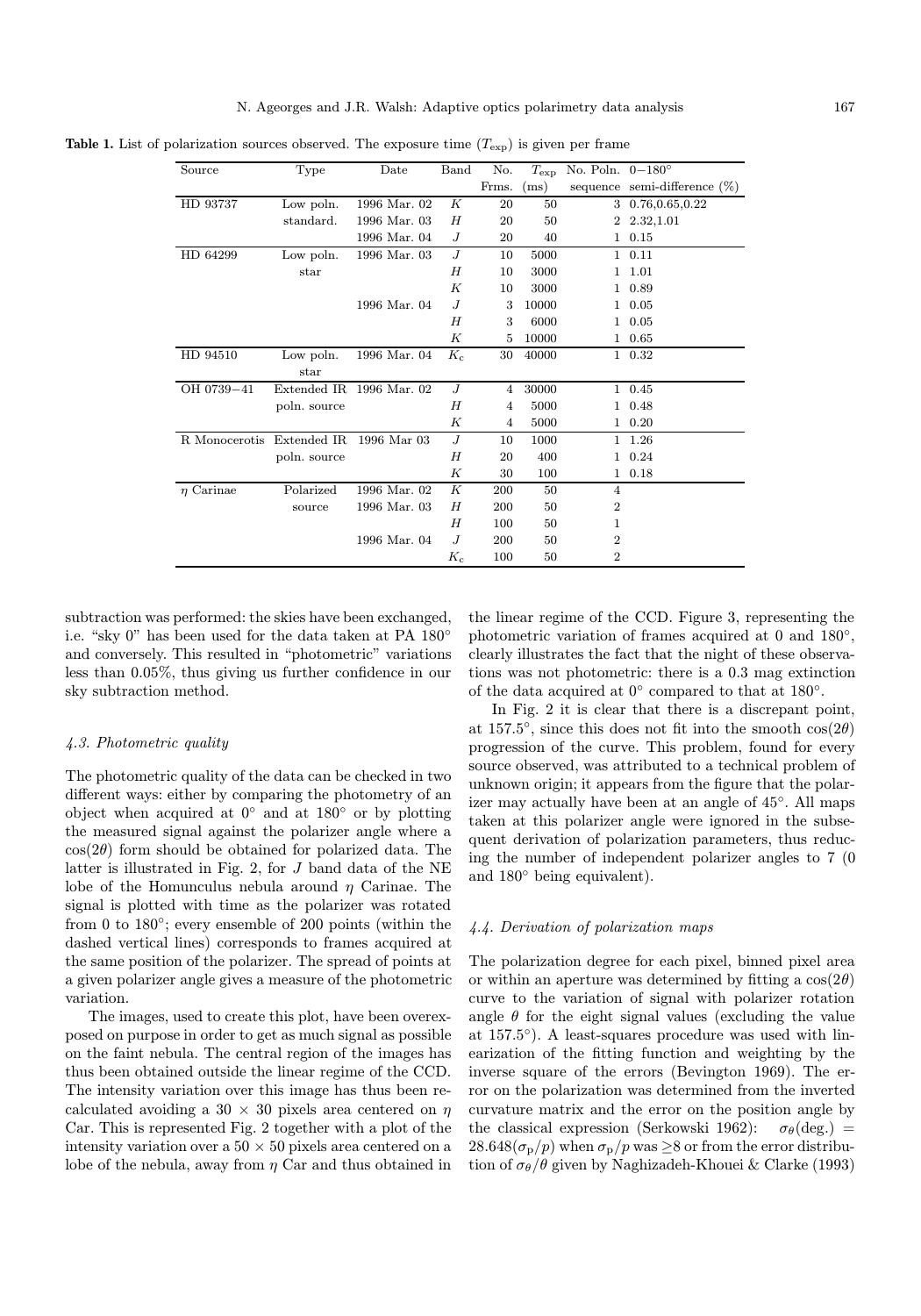

Fig. 2. The photometric variation of the basic data is illustrated by the time sequence of measured counts in a region of the Homunculus taken in J band. Every 200 frames, the polarizer has been rotated by 22.5◦ and the vertical dashed lines indicate the change of polarizer position angle. The width of this curve is characteristic of the photometric variations. The discrepant point at 157.5◦ is attributable to an instrumental problem (see text). Left: global intensity variation over the full data frame but excluding a 30  $\times$  30 pixel box centered on  $\eta$  Carinae; right: variation over a 50  $\times$  50 pixel area of the nebula, far from the saturated center of the image



Fig. 3. Photometric variation between data taken at PA 0 and 180° is shown for the full frame (excluding the central source, i.e.  $\eta$  Car itself) at left, and for a small area centered on the Homunculus (right)

when  $\sigma_{\rm p}/p \leq 8$ . The errors on the individual points in the images at each polarizer rotation angle take into account the number of images averaged, the read-out noise and the sky background contribution. Since the detector offset is not fixed per image it was necessary to bootstrap for the value of the sky level. A series of polarization maps were made with increasing sky contribution at a fixed polarization error per pixel. The sky signal was adopted when it produced polarization vectors which began to deviate from the expected centrosymmetric pattern (e.g. to the NE of R Mon - see Fig. 6) in the regions of lowest signal. Thus the polarization errors are not absolute errors. Applying a polarization error cut-off to the maps produces maps consistent with the expected structure (which can also be partially checked by binning the data). Figure 4 shows a

typical fit to the  $cos(2\theta)$  curve for a  $8\times8$  pixels binned region of the R Monocerotis  $H$  band image (see Table 1) and Fig. 6). The error bars on the individual points arise from the photon statistics on the object and sky frames, with read-out noise considered.

It was noted in Sect. 2.3 that the rotation of the polarizer induces an image shift on the detector. Figure 5 is an illustration of the displacement observed, for images of  $\eta$  Carinae in  $K_c$ , while rotating the polarizer from  $0^\circ$ to 180◦ in steps of 22.5◦ (see Sect. 3 for details on the observation procedure). Since the PSF is variable in time, reproducibility is not guaranteed. However the displacements were found to agree with those in Fig. 5 for different targets (mostly unpolarized standard stars - see Table 1), and in different filters, to better than 0.5 pixel and so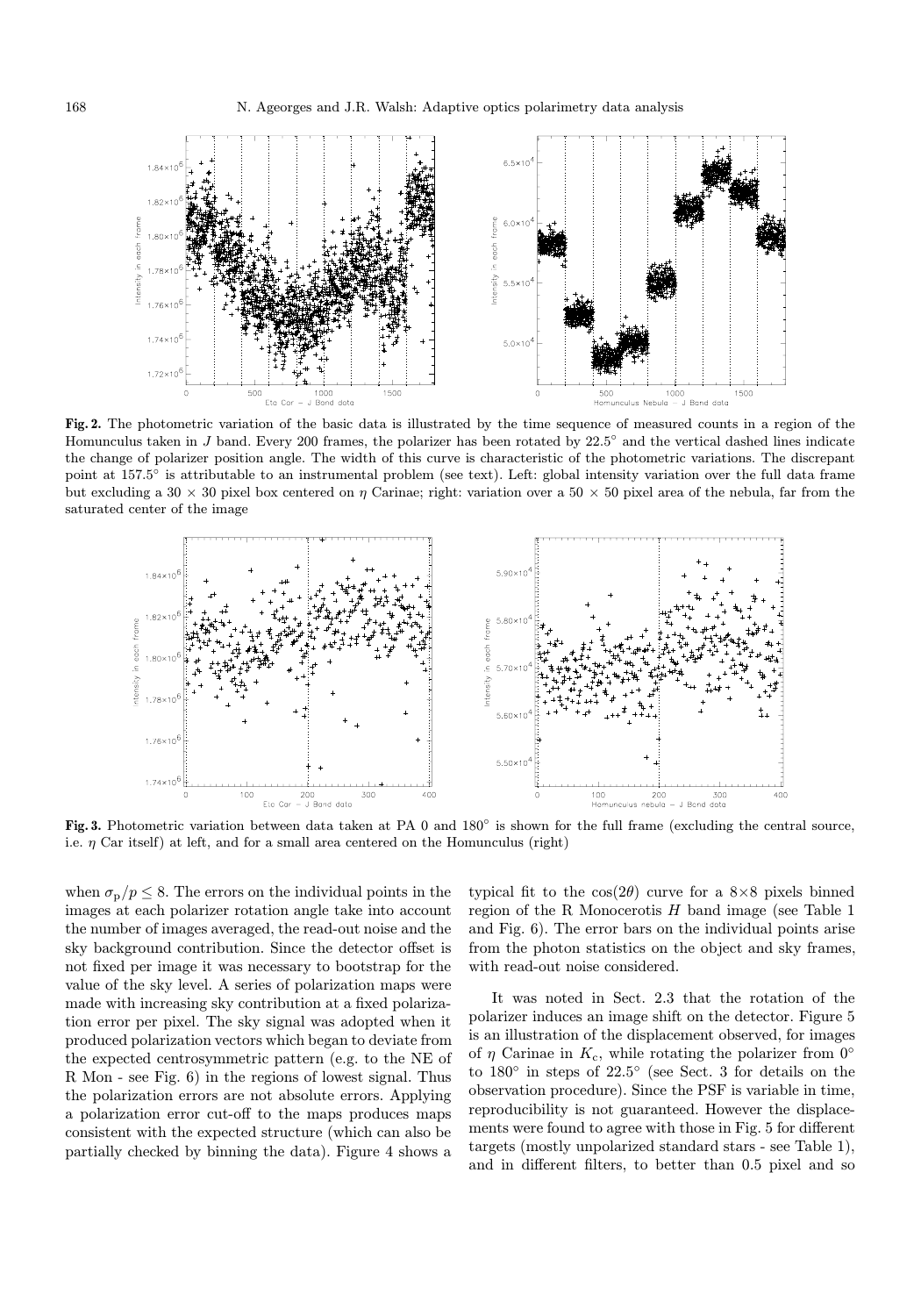

Fig. 4. A typical fit of the observed signal as a function of polarizer rotator angle by  $p \cos(2\theta)$  for the summed counts in an aperture over the  $H$  band image of R Monocerotis (see Table 1 and Fig. 6). The derived value of linear polarization and position angle is shown by the bold line. The point at 157.5◦ was not considered in the fit



Fig. 5. Illustration of the variation of the position of the centroid of an image on the detector while rotating the polarizer from 0 to 180 $\degree$  in steps of 22.5 $\degree$ . The target was  $\eta$  Car observed in  $K_c$  band and the shifts are clockwise with increasing rotator angle

were adopted to register the images at different polarizer angles.

For a point source, where only the integrated polarization is of interest, the exact position of the source is not relevant provided all the signal is included in the summing aperture. However for extended sources, such as for  $\eta$  Carinae and the Homunculus nebula, a polarization map which exploits the available spatial resolution is desired. It is therefore extremely important to ensure that the data are centered on the same position for all position angles observed, to avoid some smearing of the information. For unsaturated stellar images, the centroid of the point source

can be used as a fiducial to shift the images to a common centre. In the case of saturated images it proved possible to obtain reliable centering by using a very large aperture for the centroid; this is then weighted by the outer (unsaturated) regions of the PSF. However if the source is polarized, and in particular if there is polarization structure across the point source then centroids at particular angles will be dependent on the source polarization. It was found that if the images were shifted to match the centroids at the 8 polarizer angles for the R Mon data, then a map with uniform, almost zero, polarization was derived, in contradiction to the known (aperture) polarimetry of this source (e.g. Minchin et al. 1991). In such a case the set of image shifts, derived from unpolarized point sources (Fig. 5), were applied to the data and the polarization maps were determined. Figure 6 shows the resulting  $J, H$ and K polarization vector maps superposed on logarithmic intensity plots; the raw data has been binned  $4 \times 4$ pixels, i.e.  $0.2$ ". Those shifts applied are closer to reality than those determined by the centroid of R Mon, but good to within  $\pm 0.5$  pixel. This might explain the difference in structure between our H band map and that of Close et al. (1997). Considerable structure across the central (almost point) source is evident. The cut-off of the maps is determined by the value of the  $1\sigma$  polarization error (4, 4 and  $6\%$  respectively for J, H and K). The structures seen in the  $J, H \& K$  band maps (Fig. 6) change with wavelength, which might be an optical depth effect of the inclined disk. The striking difference between the maps in Fig. 6 and the one reproduced in Ageorges & Walsh (1997) comes from the calibration of the data. Indeed the latter were preliminary results and the first polarization maps derived with ADONIS.

#### 5. Calibration of the polarimetric data

In order to determine the source intrinsic polarization and its position angle, several corrections are necessary. The instrument possesses an instrumental polarization which must be vectorially subtracted from the measured polarization. The instrumental contribution is derived from the observation of unpolarized standards. The interstellar medium between the source and the observer also possesses an intrinsic polarization which needs to be corrected. The typical ISM polarization values are  $\leq 2\%$ and can be neglected when observing high polarization sources. If the ISM polarization is not negligible, then it must be determined from measurements of stars in the neighbourhood of the source (see e.g. Vrba et al. 1976); alternatively the distance dependence of the ISM polarization must be determined from measurements of many stars. The zero point of the polarization position angle is checked by observing non variable polarized standards, or polarized sources with reliable measurements. The lattest offer an excellent check on the polarizing efficiency of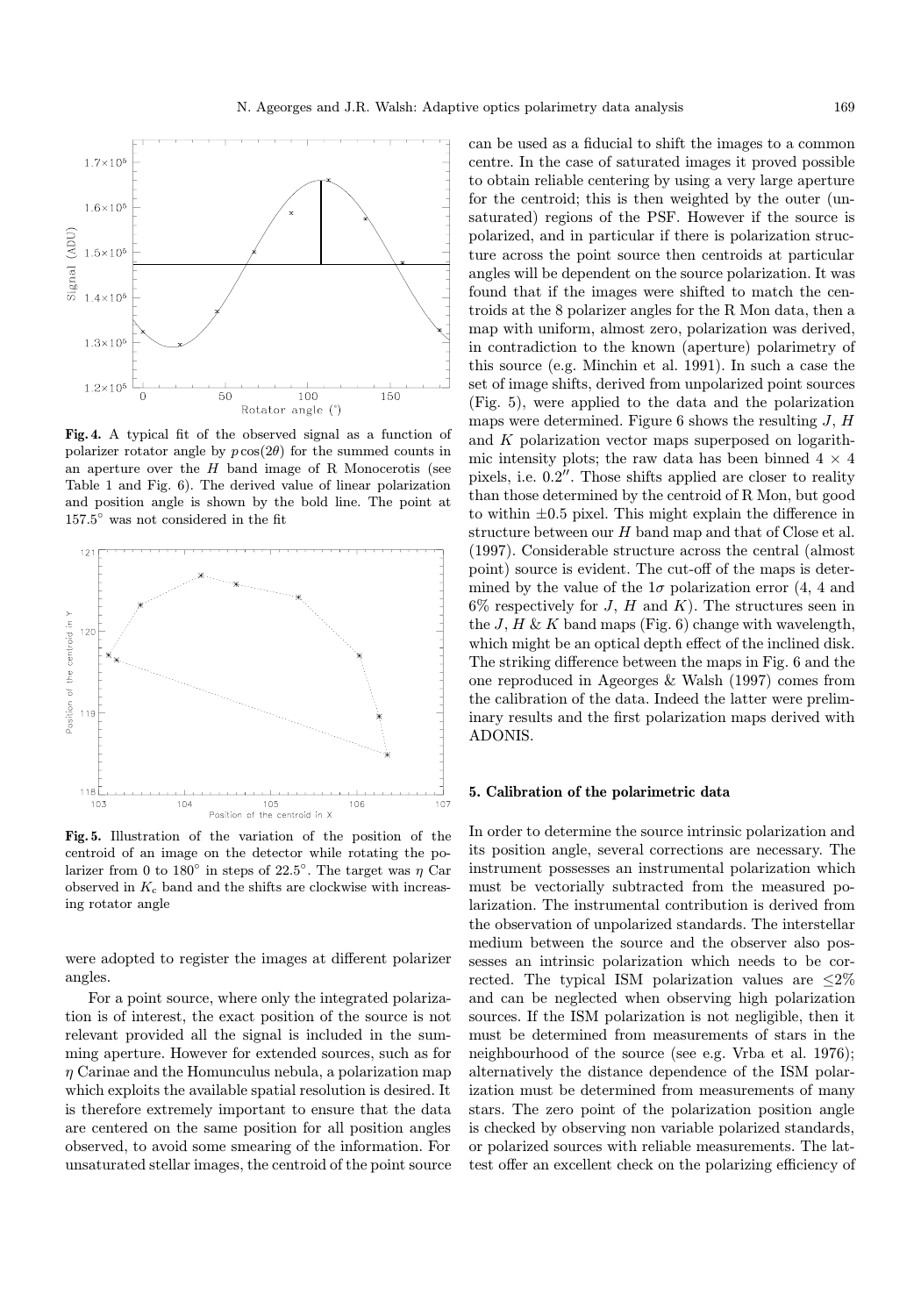

Fig. 6. J, H and K polarization maps of R Monocerotis and the brightest regions of the reflection nebulae NGC 2261. The contour maps shows the logarithm of the signal (polarized + unpolarized). The size of the polarization vectors is indicated and the orientation is north to the top and east left

the instrument (i.e. response to a 100% polarized source should be 100%).

## 5.1. Sky polarization

In the optical during dark time the sky polarization is typically  $3 - 4\%$  (Scarrott, private communication). In the nights of our measurements, the sky polarization has been found to be consistent with zero within the error bars (typically  $\leq 0.5\%$ ). Since it is the ratio of polarized intensity between the source and the sky that matters most and since the latter have carefully been subtracted (see Sect. 4.2), the sky contribution has been ignored in processing the data.

## 5.2. Instrumental calibration

#### 5.2.1. Choice of the polarization calibrators

Despite extensive polarization observations, there is a distinct lack of any such standards in the IR. The polarized reflection nebulae OH 0739−41 and NGC 2261 (illuminated by R Monocerotis) were observed because of their extensive IR polarization data (Heckert & Zeilik 1983 and Shure et al. 1995, for OH 0739−14, Minchin et al. 1991 and Close et al. 1997 for R Mon), although neither can be claimed as true, non-varying standards.

Since the observations are achieved using an adaptive optics system, the polarization standard could also be used as a PSF calibrator. Since the correction is optimized continuously, the resulting PSF is variable in time. Any point source observed as PSF calibrator needs to be close  $(< 10°)$  to the target and be as similar as possible in terms of visible magnitude and spectral type, to ensure identical correction efficiency. Owing to the lack of polarization standards in the infrared, the polarization calibrators were chosen to be as close as possible to the source and bright enough to be used as reference for the wavefront sensor. In two cases, for HD 64299 and HD 95410, which have, respectively a  $B$  polarization of 0.151% (Turnshek et al. 1990) and a V polarization of 0.004% (Tinbergen 1979) it was assumed that the IR polarization is negligible, although no measurements exist at these wavelengths.

In reducing the data taken on 1996 March 02 it was found that the derived polarization for any source (even OH 0739-14) was consistent with zero polarization, and, in addition, did not exhibit the expected shift of image centroid with polarizer angle (Fig. 5). Either the photometric conditions were exceptionally poor (this is not borne out by large discrepancies between the 0 and 180◦ signal values - see Table 1) or, more probably, an instrumental problem, such as the polarizer not rotating to the requested angle, was present. The polarization information was therefore discarded for this night. However the K band image of  $\eta$ Carinae had excellent spatial resolution and was retained (Walsh & Ageorges 1999).

#### 5.2.2. ADONIS instrumental polarization

For the unpolarized (actually low polarization) standards, the integrated counts within a circular aperture including all the flux from the star profile (radius typically  $2^{\prime\prime}$ ) above the sky background was measured for each angle of the polarizer and a  $\cos(2\theta)$  curve fitted to the data. Table 2 lists the results. HD 93737 has a measured V band polarization of 1.07% at position angle 122.4◦ (Mathewson & Ford 1970). Given the typical shape of the interstellar extinction curve (the "Serkowski law", see e.g. Whittet 1993), the probable values of the interstellar polarization for this star, assumed to have a typical Galactic interstellar extinction, are 0.5, 0.3 and 0.2% at  $J$ ,  $H$  and  $K$  respectively. The position angle is usually similar between the visible and IR (see e.g. Whittet et al. 1994). For the purposes of computing the instrumental polarization it was assumed that the polarization was zero. The first two sets of data on HD 93737 on 1996 Mar. 02 (see Table 1) are not included on account of the problem with the data on that first night (see Sect. 5.2). In addition the first sequence of  $H$  band data on HD 93737 had poor photometry (see Table 1) and was not considered. There is a spread in the values indicating typical errors of  $\pm 0.3\%$  in linear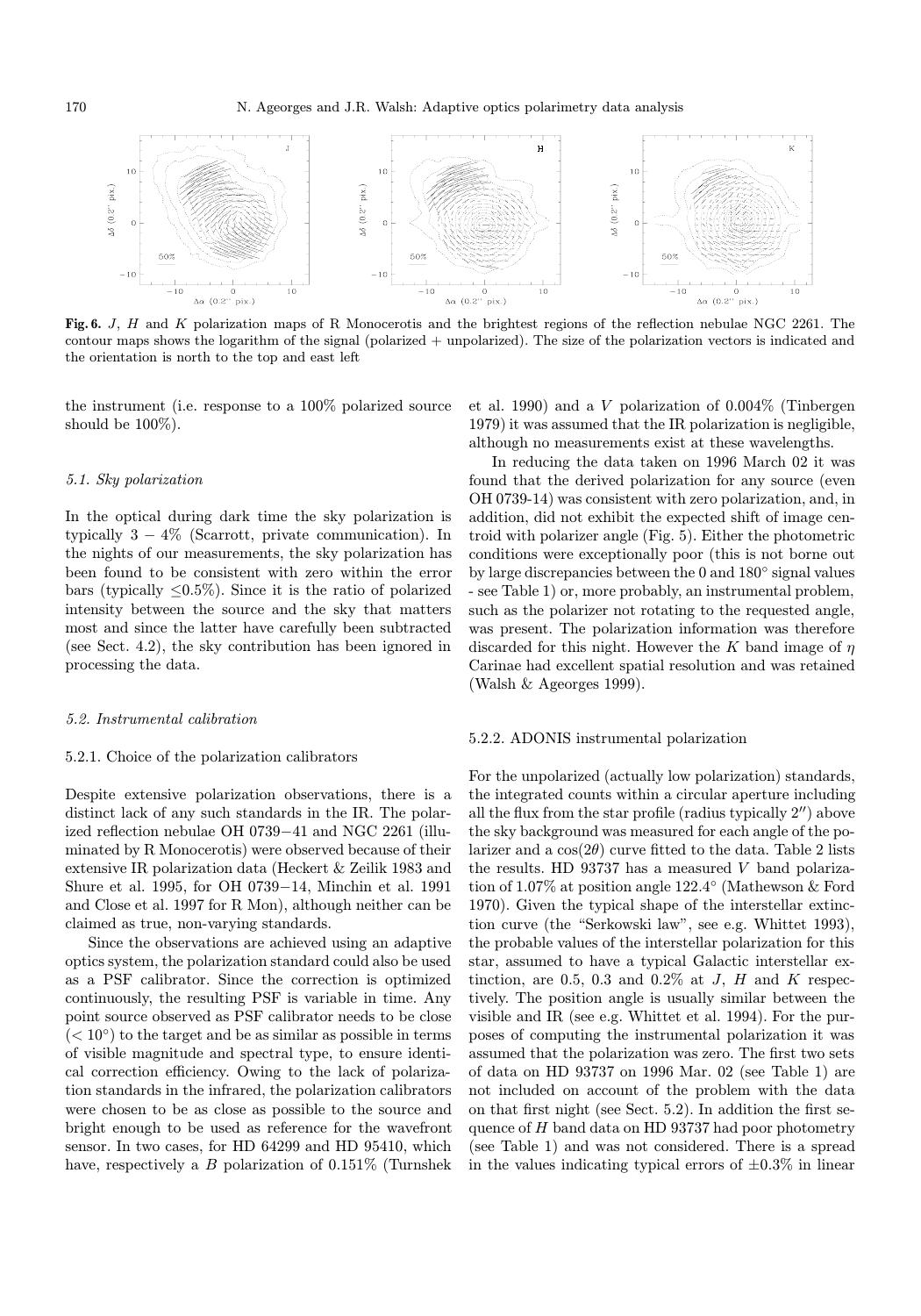polarization measurement

| Target  | Date                                               |                                | H        | K                             | $K_c$     |  |  |
|---------|----------------------------------------------------|--------------------------------|----------|-------------------------------|-----------|--|--|
|         |                                                    | Linear poln. $(\%)$ & PA $(°)$ |          |                               |           |  |  |
|         | HD 93737 1996 Mar. 02                              |                                |          | 1.71, 88                      |           |  |  |
|         | 1996 Mar. 03                                       |                                | 1.59, 89 |                               |           |  |  |
|         | HD 64299 1996 Mar. 03 1.51, 111 1.99, 86 2.16, 136 |                                |          |                               |           |  |  |
|         | 1996 Mar. 04 1.67, 97 1.48, 112 1.71, 89           |                                |          |                               |           |  |  |
|         | HD 94510 1994 Mar. 04 2.12, 104                    |                                |          |                               | 2.05, 140 |  |  |
| Mean    |                                                    |                                |          | 1.74, 105 1.69, 96 1.86, 104  |           |  |  |
| Adopted |                                                    |                                |          | 1.7, 105 1.7, 90 1.7, 90 2.0, | 140       |  |  |
|         |                                                    |                                |          |                               |           |  |  |

polarization and  $\pm 15^\circ$  in position angle. Given the errors the  $J$ ,  $H$  and  $K$  values are consistent with an instrumental polarization of 1.7%. Adopted values are listed in the last row of the Table 2. Given that only a single measurement was performed at  $K_c$ , it is probably not significant that the instrumental polarization in this band is higher and that the position angle differs from the  $K$  band measurement.

Once the instrumental polarization (intensity and angle) is determined this correction can be applied to the polarization maps point-by-point. Goodrich (1986, in Appendix) describes the application of the instrumental correction.

## 5.2.3. Position angle calibration

On producing polarization maps for the Homunculus nebula around  $\eta$  Carinae, it was noticed that the polarization vectors did not point back to the position of  $\eta$ Carinae. There is no reason for such a behaviour since it is known to be a reflection nebula. If the illumination were by an extended source then the offset should not be one of simple rotation. A novel method was used to determine the single offset required to align all the polarization vectors in a centrosymmetric pattern around the position of  $\eta$  Carinae. A least squares problem was solved to minimize the impact parameter at the position of  $\eta$  Carinae produced by the perpendiculars to all the polarization vectors in the Homunculus by application of a single rotation. A consistent value of  $18 \pm 1^\circ$  was found for the  $J$ ,  $H$  and  $K$  images. In order to verify that this was not an artifact of the  $\eta$  Carinae nebula and the fact that the central point source was saturated, the 18◦ correction was applied to the polarization maps of NGC 2261. It was found that the vectors in the high polarization spur to the NE were well aligned with the direction expected for illumination by the peak of R Mon. Thus the calibration of the absolute position angle can be made without reference to a polarized standard.

Table 2. Polarization of low polarization stars - instrumental Table 3.  $JHK$  Polarization of R Monocerotis in an  $8''$  aperture

| Data source                                          | Polarization $(\%)$ & PA $(°)$ |   |  |  |  |
|------------------------------------------------------|--------------------------------|---|--|--|--|
|                                                      |                                | H |  |  |  |
| This work (PA uncorrected) 10.6, 77 11.1, 74 8.1, 77 |                                |   |  |  |  |
| Minchin et al. $(1991)$                              | $11.1, 100$ 8.5, 103 5.6, 102  |   |  |  |  |

#### 6. Results on restoration of polarization images

In order to measure polarization structure in the vicinity of a bright point source, it is necessary to deconvolve the point source response from the data frames taken at each position angle of the polarizer and then to form the polarization maps from the deconvolved images. The aim here is to detect polarization structure within an offset distance of a few times the diffraction limit from the point source. Several different approaches to restoration have been attempted in order to obtain detailed information on the fine structure of the Homunculus nebula close to the central source  $\eta$  Carinae. This was motivated by the need to detect and measure the polarization of the three knots found in the 0.4" vicinity of  $\eta$  Car by speckle imaging in the optical (Weigelt & Ebersberger 1986 and Falcke et al. 1996). The polarization data for  $\eta$  Car will be used to exemplify these experiments; the scientific conclusions will be reported in Walsh & Ageorges (1999). A preliminary discussion of restoration of these images, without considering the polarization, has been given by Ageorges & Walsh (1998).

#### 6.1. Image restoration trial

Two deconvolution techniques have been applied to the data: Richardson-Lucy (R-L) iterative deconvolution (Lucy 1974; Richardson 1972) and blind deconvolution ("IDAC", Jefferies & Christou 1993; Christou et al. 1997). The major difference between these methods is related to the treatment of the point spread function (PSF). With the Richardson-Lucy method, a PSF is required a priori to deconvolve the data, while for blind deconvolution, the PSF is determined from variations in the target object data. The blind deconvolution method uses an initial estimate, which can be a Gaussian for example. Since the adaptive optics PSF changes with time and is not spatially invariant (see e.g. Christou et al. 1998), blind deconvolution should be better suited than the Richardson-Lucy method, which assumes a PSF constant in time. The exact spatial variation of the AO PSF is not known. However in the present case, this is a minor problem since the source itself  $(\eta \text{ Car})$  has been used as wavefront sensor reference star. Moreover with the pixel scale chosen, all the valuable information in the short band data is enclosed in the isoplanatic angle; the spatial variation of the PSF is thus negligible over the area of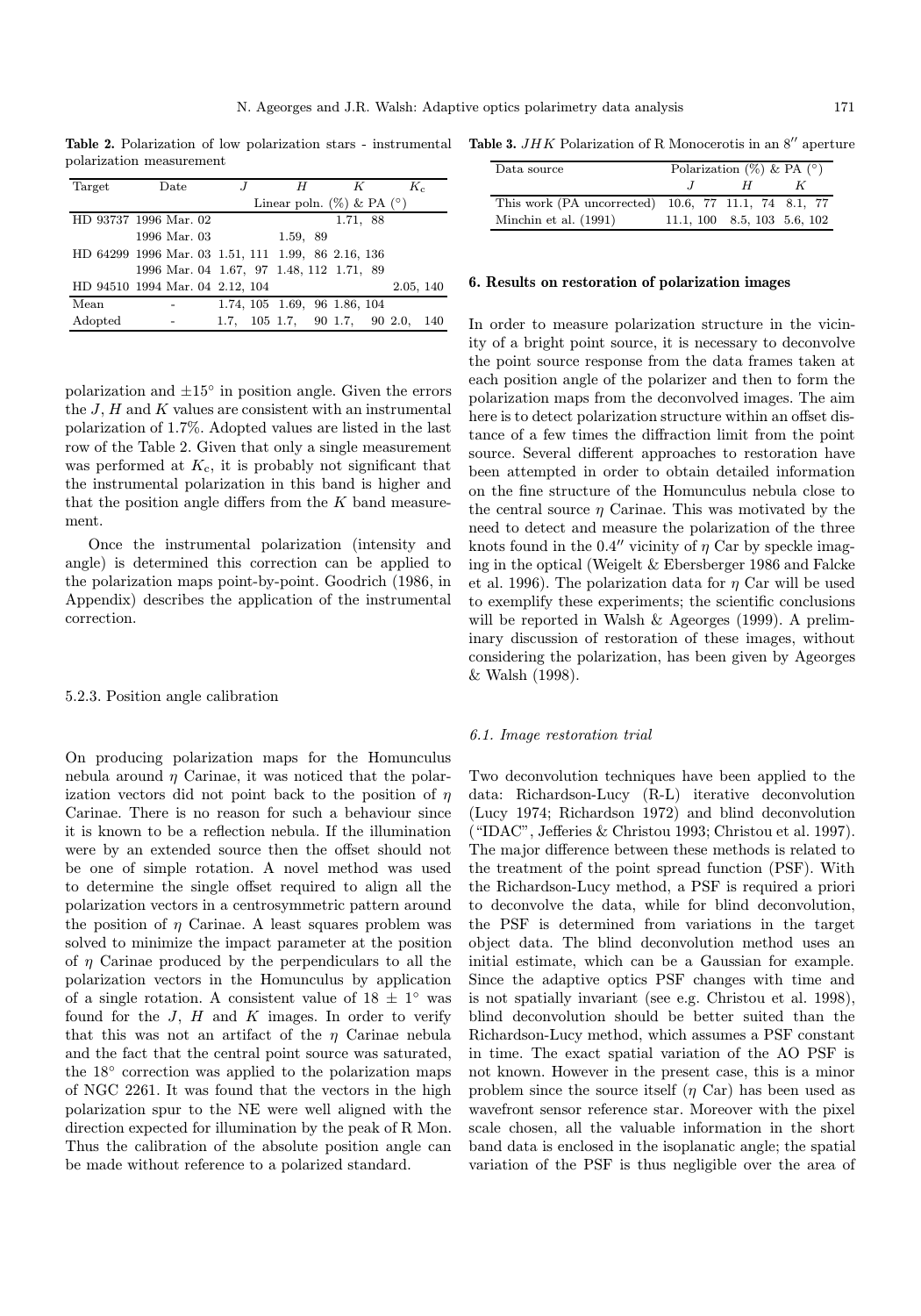

Fig. 7. Comparison of the results of two deconvolution techniques for  $K_c$  data of  $\eta$  Carinae and the Homunculus nebula. On the top row are shown data from the second polarizer sequence, at 0 (left) and 180◦ (right), both deconvolved with "plucy" and convolved with a Gaussian of 3 pixels FWHM. The bottom left image is identical to the top left one but the data restored is from the first polarizer sequence  $(0° \text{ image})$ . The result of blind deconvolution is presented in the bottom right hand image for the first data set -  $K_c^1$  - at  $0^{\circ}$  polarizer angle

the  $\eta$  Carinae images, which is not the case for the time variation.

A comparison of the Richardson-Lucy method and IDAC - "Iterative Deconvolution Algorithm in C", i.e. the blind deconvolution algorithm used, was made using the  $K_c$  data on  $\eta$  Car (Table 2). The aim was to test the reality of structures revealed in the near environment of the central star of this reflection nebula. For the R-L restoration, the Lucy-Hook algorithm (Hook & Lucy 1994), in its software implementation under IRAF ("plucy"), was employed. The principle is the same as for the Richardson-Lucy method, except that it restores in two channels, one for the point source and the other for the background (considered smooth at some spatial scale). The estimated position of the point source is provided and the initial guess for the background is flat.  $K_c$  data taken at polarizer angles of 0 and 180 $\degree$  were restored (called  $K_c$ 0 and  $K_c$ 180). For the  $K_c$ 0 image, blind deconvolution was also performed. It should be noted that although the polarizer angles are effectively identical, the Strehl ratio is not identical between the two data sets ( $K_c^1 \& K_c^2$ ) and is higher for  $K_c^1$ (27.9% against 22.1%). Although this could be considered an advantage, it has a drawback since the four bumps around the PSF (see Fig. 8 for the appearance of the PSF) are more pronounced. These bumps ("waffle pattern") correspond to a null mode of the wavefront sensor as a result of an inadequacy in the control loop. The problem of the four bumps distributed symetrically around the source is that although they are in the PSF they do not vary; they are fixed in time and position and therefore not removed from the image as part of the PSF. There is however a way to overcome this problem, and that is by forcing them to be in the PSF.

Figure 7 presents the deconvolution results obtained with both methods on the two separate data sets (Table 1) and Fig. 8 shows the PSF derived from blind deconvolution. The "plucy" deconvolved data have been restored to convergence and then convolved with a Gaussian of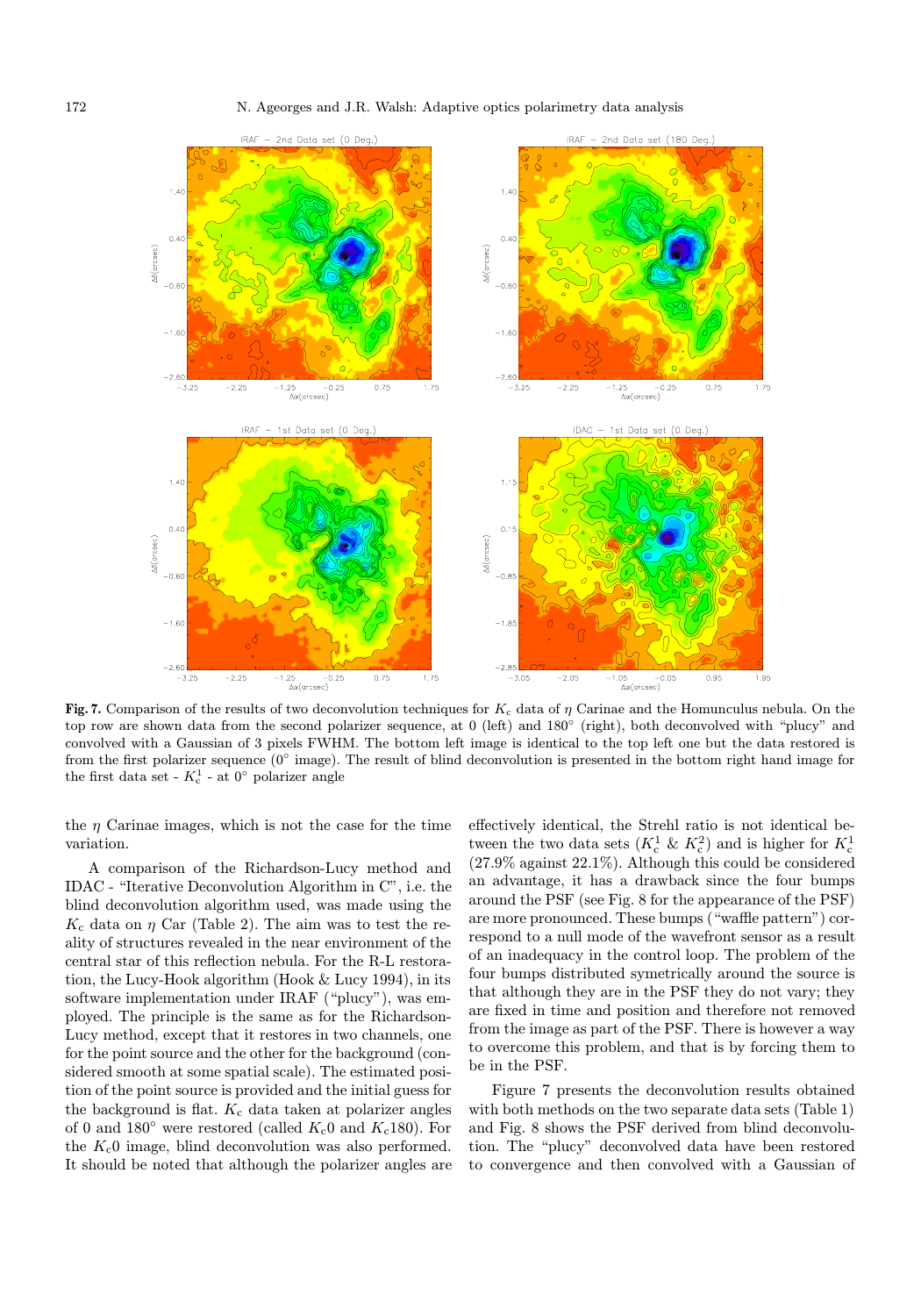

Fig. 8. PSF estimated (left) and obtained (right) from an IDAC blind deconvolution of the  $K_c$  image of  $\eta$  Car (see Table 2 for observational details). The PSF estimate is the shift-and-add of the point source (HD 94510) observed shortly before the target data with the  $K_c$  filter. It has been used as first guess for blind deconvolution



Fig. 9.  $K_c$  data of  $\eta$  Car. at  $0^\circ$  for the two different data sets acquired. These images have been obtained after convergence of the blind deconvolution algorithm and reconvolution with a Gaussian of 3 pixels FWHM. This has to be compared with the right hand pictures of Fig. 7 top and bottom respectively, which are the equivalent results for "plucy" deconvolution

3 pixels FWHM. The blind deconvolved data were not restored to convergence but limited to 1000 iterations to be comparable, in terms of number of iterations, with the Lucy deconvolution. The resulting image seems thus more noisy than the Lucy deconvolved ones. Note that neither of the methods used succeeded in removing the 4 bumps from the  $K_c$  images of the first observational sequence  $(K_c^1 0).$ 

The data acquired at the polarizer position angles of 0 and 180◦, deconvolved with the same algorithm ("plucy") both show identical structures (upper row of Fig. 7). This example serves to illustrate the stability of the "plucy" method when applied to AO data while using a reasonable PSF estimate. The image from the first polarizer sequence, polarizer angle 0◦, deconvolved using IDAC is shown as the lower right image in Fig. 7 and is to be compared with the upper left image deconvolved with "plucy". It is clear that similar structures appear in both restorations and that there are no significant features in one restoration which do not appear in the other. The differences in the images are mainly due to the fact that the blind deconvolution has been stopped before fully resolving the data and the final image is thus more noisy. Moreover the presence of the four bumps is enhanced in this image. The major difficulty in this deconvolution is that these noise structures are convolved with extended emission from the Homunculus nebula. Being in the middle of the nebula, the flux identified on these bumps is then a convolved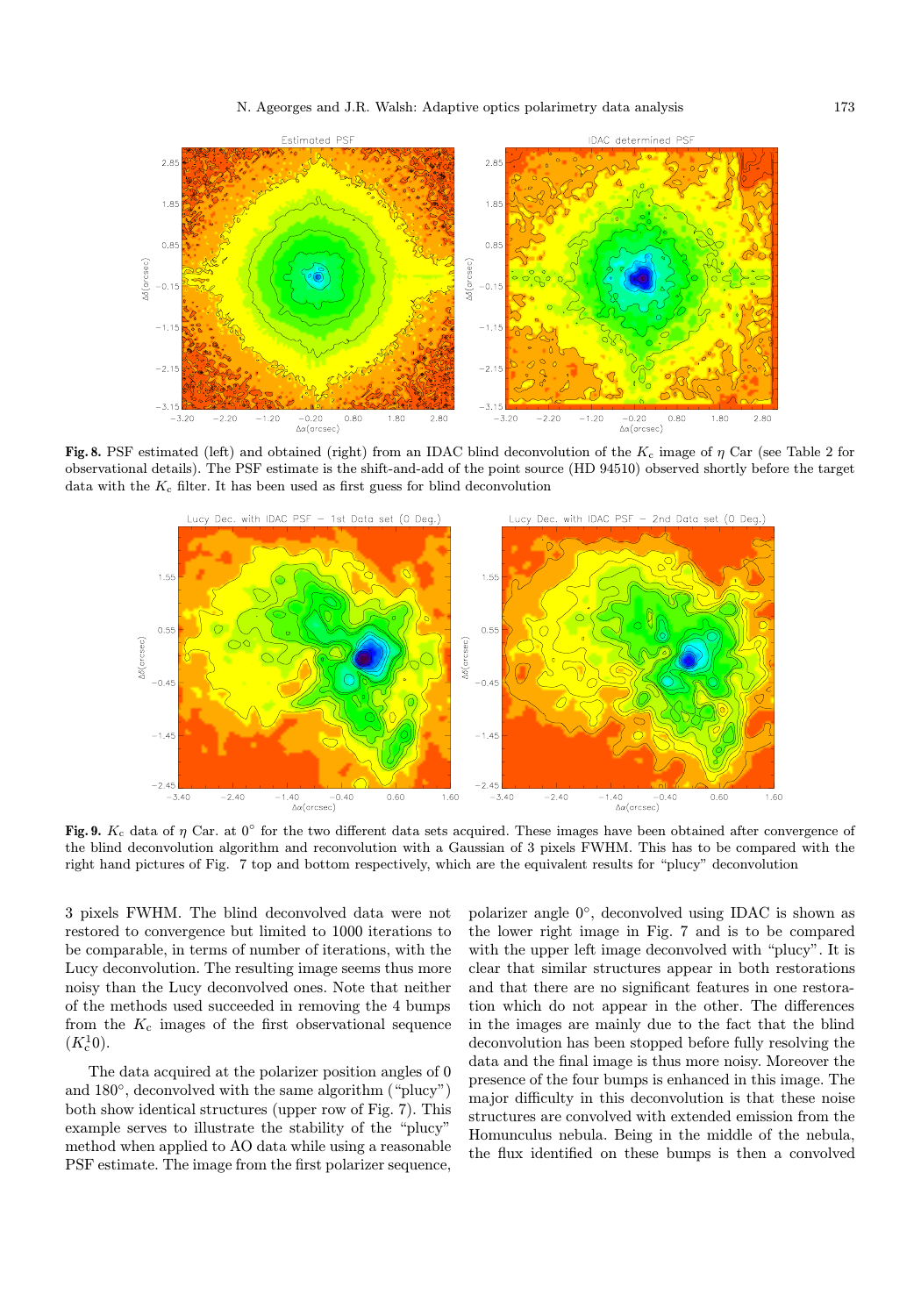product of the waffle pattern and the extended structure of the nebula. It is thus very difficult for the program to isolate these four "point sources" and recover properly the true shape of the nebula at these positions. In order to fully compare the different deconvolution techniques, blind deconvolution has been pushed to convergence for  $K<sub>c</sub>0$  (data set 1 & 2). The results (Fig. 9) are to be compared with the right hand side of Fig. 7. The structures close to  $\eta$  Car emphasized by the two deconvolution processes, excluding the four bumps, confer a degree of confidence in the scientific results which will be presented in Walsh & Ageorges (1999).

#### 6.2. Polarimetry restoration trial

In the case of polarimetric data, the deconvolution problem is more severe since the photometry must be preserved in the restored images in order to derive a polarization map. The Richardson-Lucy algorithm is superior to blind deconvolution in that it should preserve flux. Experiments were performed on the  $K_c$   $\eta$  Car data set, restoring each of the nine polarizer images with the PSF derived from the unpolarized standard at the same polarizer angle. The results were poor even when the restored image was convolved with a Gaussian of 3 pixels FWHM. They illustrate the effect of the variable PSF and thus the difficulty to recover polarization data at high angular resolution so close to the star. Huge fluctuations in the value of the polarization were seen in the vicinity of  $\eta$  Car. The differing PSF of the unpolarized star and of  $\eta$  Car (the AO correction was much better for the  $\eta$ Car images than for the standard star) produced restored images with large differences in flux at a given pixel in the different polarization images. At present there is no known method to recover the true PSF from the data and conserve the flux through restoration. A possible (although computer intensive) solution is to determine the PSF from blind deconvolution and use the result for the PSF in another algorithm known to preserve the flux. This has been performed here: the PSF determined by blind deconvolution has been used both with the Richardson-Lucy and Lucy-Hook algorithms. Since the IDAC blind deconvolution algorithm normalised the input image at the beginning of the iterations, the final image was rescaled back to the original total count to allow error estimation of the polarization image. Polarization maps for the three methods ("IDAC" alone and combined with R-L and "plucy" methods) have been created and compared after reconvolution with a 3 pixel Gaussian.

From the high resolution restored images an attempt has been made to derive the polarization map. Figure 10 illustrates the result obtained while using the PSF determined by the blind deconvolution with the R-L algorithm (30 iterations with the accelerated version), after reconvolution with a Gaussian of 3 pixel FWHM. The overall centro-symmetric pattern of polarization observed at



Fig. 10. Polarization map of  $K_c$  deconvolved data of  $\eta$  Car. overplotted on the high resolution intensity map. For clarity, the polarization vectors have been calculated on pixels binned 4 by 4 (0.2  $\times$  0.2"). The intensity map is at the nominal resolution of  $0.1$ "

larger scale and resolution is recognisable here as well. The major deviation from this pattern at  $\Delta \alpha$  and  $\Delta \delta$ zero (i.e. east-west and north-south through the image of  $\eta$  Car) is due to the spider of the telescope. The presence of this feature is hard to identify on the intensity map underplotted but clearly present at this position in the original (undeconvolved) data. Figure 11 is a vectorial difference between results obtained with Lucy deconvolution and blind deconvolution. Special care has been taken to avoid the vector difference to add when the position angles were separated by close to  $2\pi$ . Some vectors at the border of the noise cut-off (e.g. at  $\Delta \alpha \approx -3.0$ ) detected in the Lucy map but not in the other are not represented here to avoid confusion with the differential vectors plotted. Major differences can be found at approximately  $0.5$ <sup>n</sup> from the center and correspond to differences in the deconvolution due to the wings of  $\eta$  Carinae. At  $\Delta \alpha = 0$ and  $\Delta \delta = 0 \pm 0.3$ ", the important difference between the two reconstructed polarization maps is meaningless since these positions correspond to the spider of the telescope and the data are poorly restored here.

## 7. Conclusions

The process of data acquisition and reduction for polarization observations taken with the ESO ADONIS adaptive optics system has been described. Whilst certain precautions both in the observing method and in data reduction are required for imaging polarimetry and adaptive optics seperately, several other problems are presented arising from the combination of the two methods.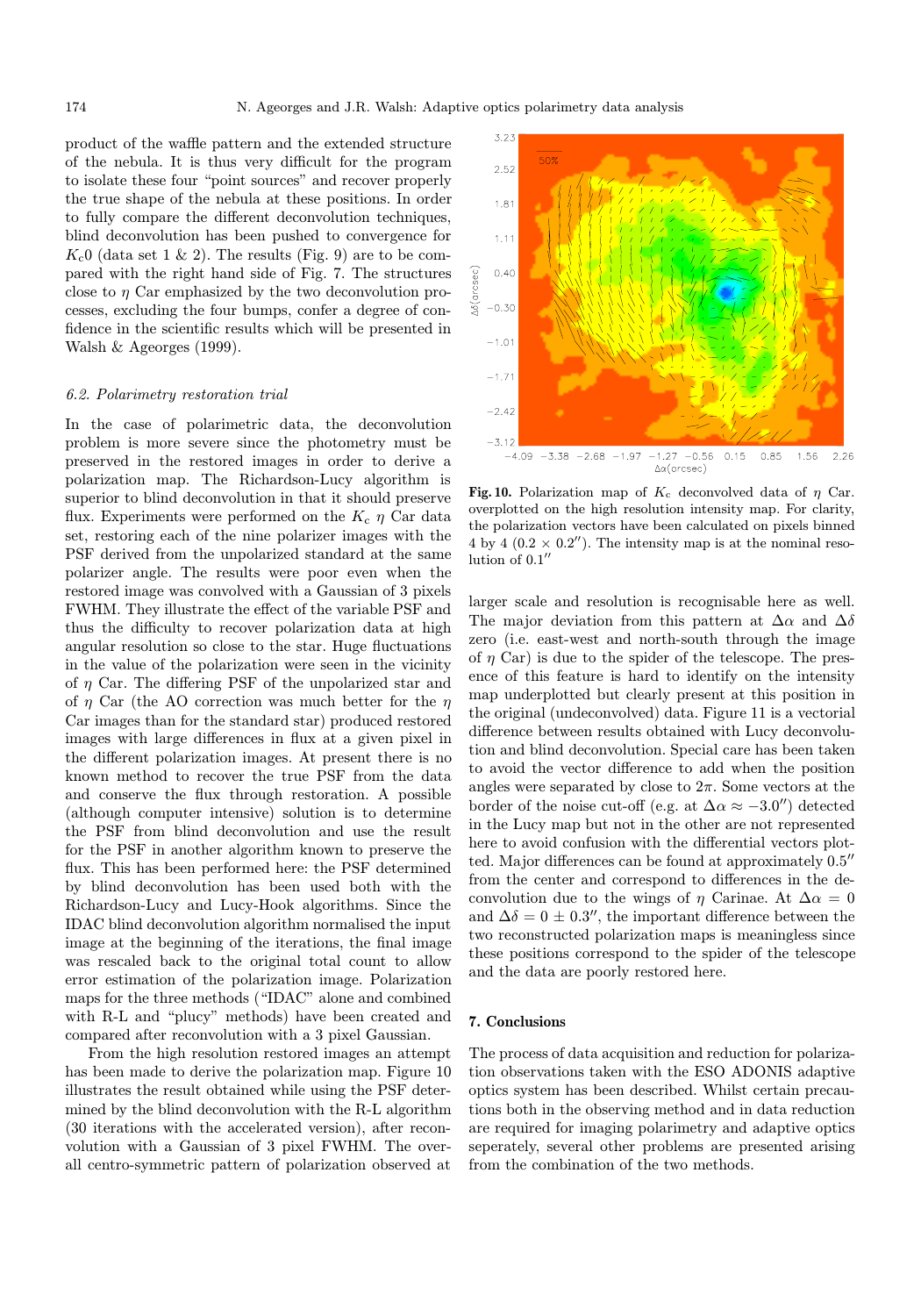

Fig. 11. Differential polarization map of  $K_c$  deconvolved data of  $\eta$  Carinae. It represents the difference between the polarization map derived after pure blind deconvolution and R-L deconvolution using the PSF derived by blind deconvolution. The errors are clearly under 5% except at the border and thus low signal to noise level of the nebula and at the position of the telescope spider ( $\Delta \alpha$  and  $\Delta \delta = 0$ ). Compared to the rest of the map some bigger differences can also be found at  $\approx 0.5$ " from  $\eta$  Car and is attributed to the effect of the PSF wings in the deconvolution process

- Since the PSF varies in time the wavefront sensor reference star should be as similar as possible to the target object in terms of brightness (since the achieved Strehl ratio strongly depends on the reference star magnitude) and spectral characteristic, to ensure similar AO correction. Since the PSF varies across the field of view (depending on the anisoplanatic angle), it is also preferable to select the WFS reference star as close as possible to the target object. In practice this is rarely achieved when the target itself can not be used as WFS reference star. However a good estimate of the PSF provided by the reference star allows accurate deconvolution of the target without the introduction of artifacts arising from the differing PSF's.
- Imaging polarimetry requires good photometric conditions. By oversampling the  $cos(2\theta)$  polarization curve at more than three position angles of the polarization analyser, an averaging over the photometric conditions is achieved. However depending on the time period of the photometric variations the averaging can result in zero polarization even from a substantially polarized source. In principle the use of an AO system should not compromise the photometric quality of the observations.
- The two polarization calibrations that are required impose the observation of an unpolarized source, to

determine the instrumental polarization, and of a target with known polarization, to calibrate the angle of polarization. In the IR there is a very distinct lack of unpolarized and polarized standards. Stars with known very low optical polarization are suitable as IR unpolarized standards since the Serkowski interstellar polarization law shows that the polarization is much less in the IR than the optical. However polarized standards typically have a circumstellar origin to their high polarization and the value in the IR cannot be predicted. Many of the reflection nebulae around Young Stellar Objects have variable polarization and are therefore not ideal polarized standards.

Several strategies have been described for flat fielding and sky subtraction and it was shown how deviations from the expected  $cos(2\theta)$  curve can give an indication of the photometric conditions at the time of observation and allow any discrepant polarizer angles to be discarded as was found for the ADONIS polarizer at PA 157.5◦. The instrumental polarization for ADONIS was determined at 1.7% over the  $J, H$  and  $K$  range. Polarization maps have been succesfully produced for the reflection nebula around  $\eta$  Carinae (the Homunculus). By using the PSF's determined from blind deconvolution at the same polarizer angles as the data, it has been shown that polarization structure can be revealed as close as two times the diffraction limit to a point source. The interpretation of the ADONIS AO polarization results on  $\eta$  Carinae will be presented in a forthcoming paper (Walsh & Ageorges 1999).

Acknowledgements. We would like to thank the ESO ADONIS team for their advice and help during the development of the data reduction strategy. S.M. Scarrott is also acknowledged for useful comments on imaging polarimetry.

# References

- Ageorges N., 1999, "Polarimetric measurements and Deconvolution Techniques", Proceedings of the NATO-ASI summer school on "Laser guide star adaptive optics for Astronomy", Cargèse 29 Sept. - 10 Oct. 1997, Dainty C., Ageorges N. (eds.)
- Ageorges N., Walsh J.R., 1997, The Messenger 87, 39
- Ageorges N., Walsh J.R., 1998, SPIE Proc. 3353, 417
- Azzam R.M.A., Bashara N.M., 1987, Ellipsometry and polarized light, Elsevier Science, Amsterdam
- Bailey J.A., Hough J.H., 1982, PASP 94, 618
- Beichman C.A., Ridgway S., 1991, Physics Today 44, 48
- Berger J.-P., Ménard F., 1997, Poster proceedings of IAU Symposium 182 on Herbig-Haro objects and the birth of low mass stars, Malbet F. & Castet A. (eds.) p. 201
- Bevington P.R., 1969, Data Reduction and Error Analysis for the Physical Sciences. New York, McGraw-Hill
- Beuzit J.-L., Hubin N., 1993, The Messenger 71, 52
- Beuzit, et al., 1997, Exp. Astron. 7, 285
- Christou J.C., Bonaccini D., Ageorges N., 1997, Proc. SPIE 3126, 68